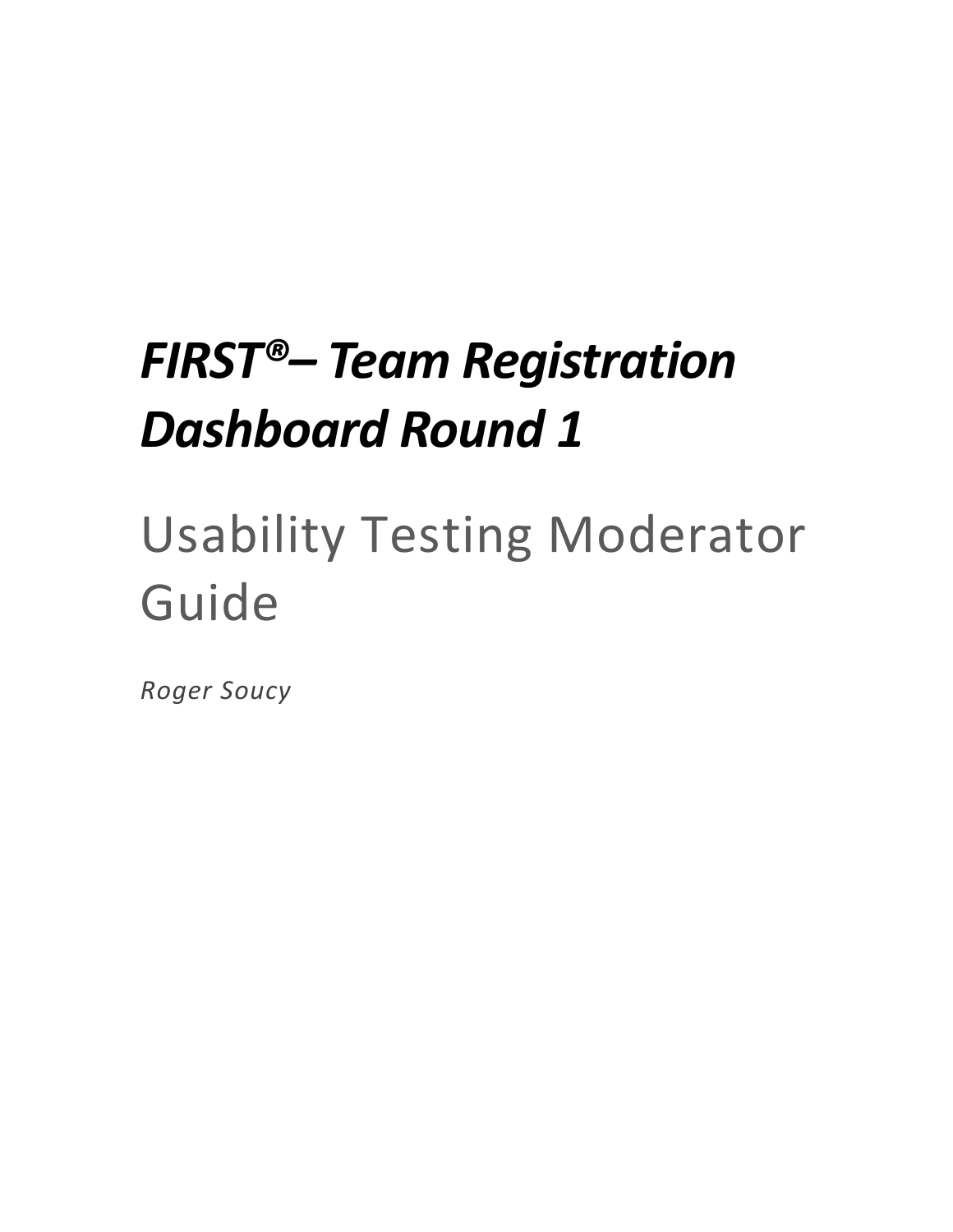#### Introduction (3 minutes)

Hi, thank you for your time today. I'm Roger; I'm helping *FIRST<sup>®</sup>* gather customer feedback on a new design for the Team Registration portion of their website.

We've invited you to participate today because *FIRST<sup>®</sup>* wants to make sure their product is as easy to use as possible. So, we're going to show you a beta version of the product and / or a prototype of some new designs then have you try it out and tell us what you think.

I want to make clear right away that this is going to be an evaluation of the product, NOT YOU. There are no right or wrong answers  $-$  just honest opinion. This should be a relaxed and fun activity for you. There are no mistakes that you can make.

Just so you know, I'm not a *FIRST®* employee. My role is to ask questions and facilitate our discussion. A few people from *FIRST<sup>®</sup>* are listening in; they're always excited to hear from real end users, but they won't bother us during the session.

This evaluation will take 60 minutes and I'll be recording this session if that's ok with you. The video is just to help me remember things that we talked about. If during the session you would like to take a break and stop at any time, just let me know.

Any comments/questions?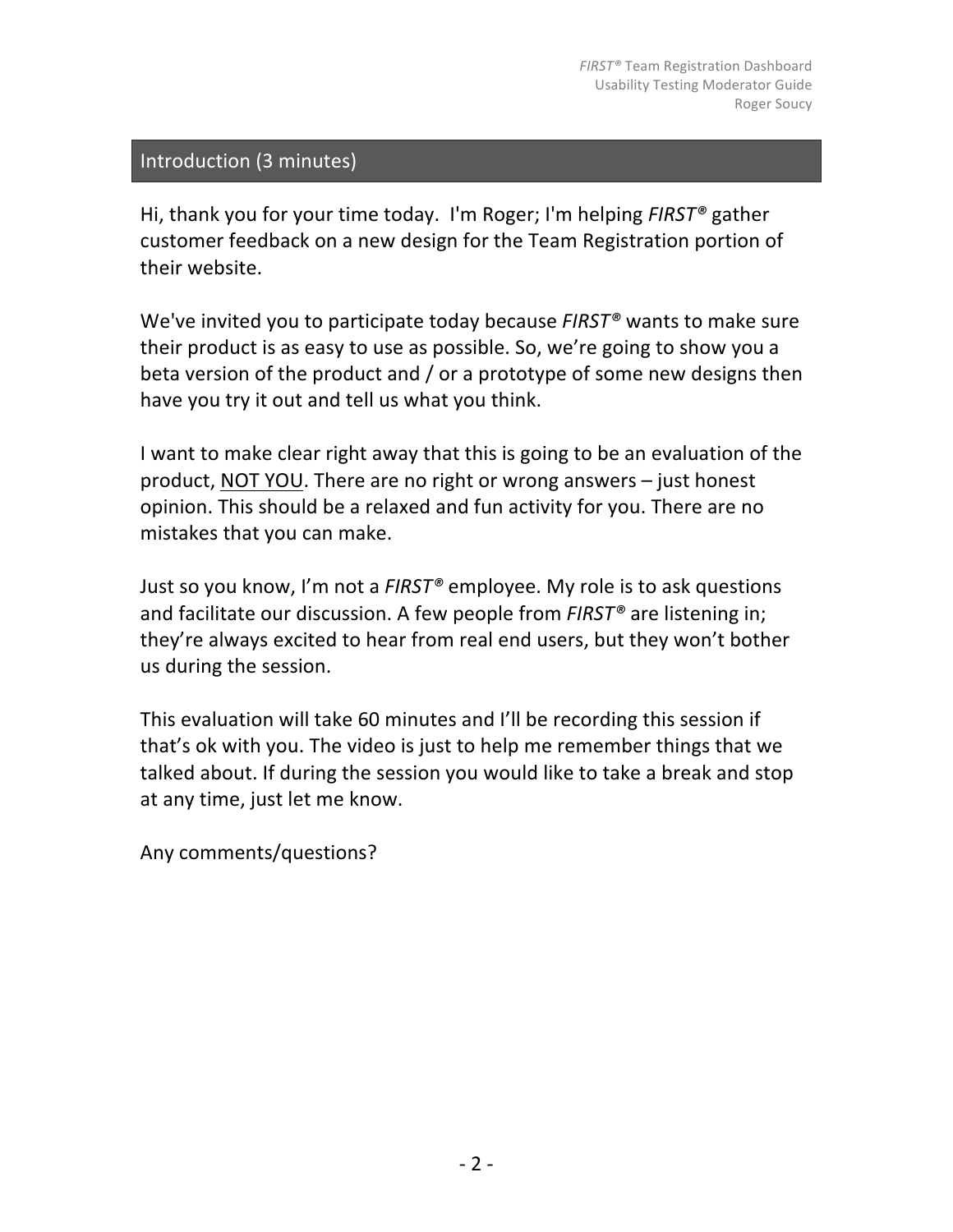#### Background Information (5-7 minutes)

The role you will be assuming during this test will be that of an individual who has decided to start a new *FIRST®* team for youth members.

You have researched the different programs and decided that you are going to participate in: <Program Name>

You want to serve as a Lead Coach

Evaluation Instructions (2 minutes)

In a minute, I'll make you the presenter in this online meeting and ask you to view a prototype of the new product concept, but *FIRST<sup>®</sup>* let me give you some instructions about how to approach using it during this interview.

While you're using the prototype, I'd like for you to **think out loud**. Just narrate what you're doing, sort of like giving a play-by-play. If you're reading something on the screen, please read it out loud. You may hear me asking you, "What are you thinking", to remind you to think out loud.

**Be as candid as possible.** If you think something's awful, please say so. Don't be shy; you won't hurt anyone's feelings. Since it's designed for people like you, we really want to know exactly what you think and what works and doesn't work for you. Likewise, if you like something please tell us.

Since you are working with a prototype, I want to warn you up front that certain links and things in the interface may not be working properly. If a link doesn't work, I'd like for you to explain what you would expect to see.

Lastly, I will not be able to give you much instruction when it comes to navigating the application. You can ask me anything, but nine times out of ten my reply will be, "I don't know, what do you think?"

Any comments/questions?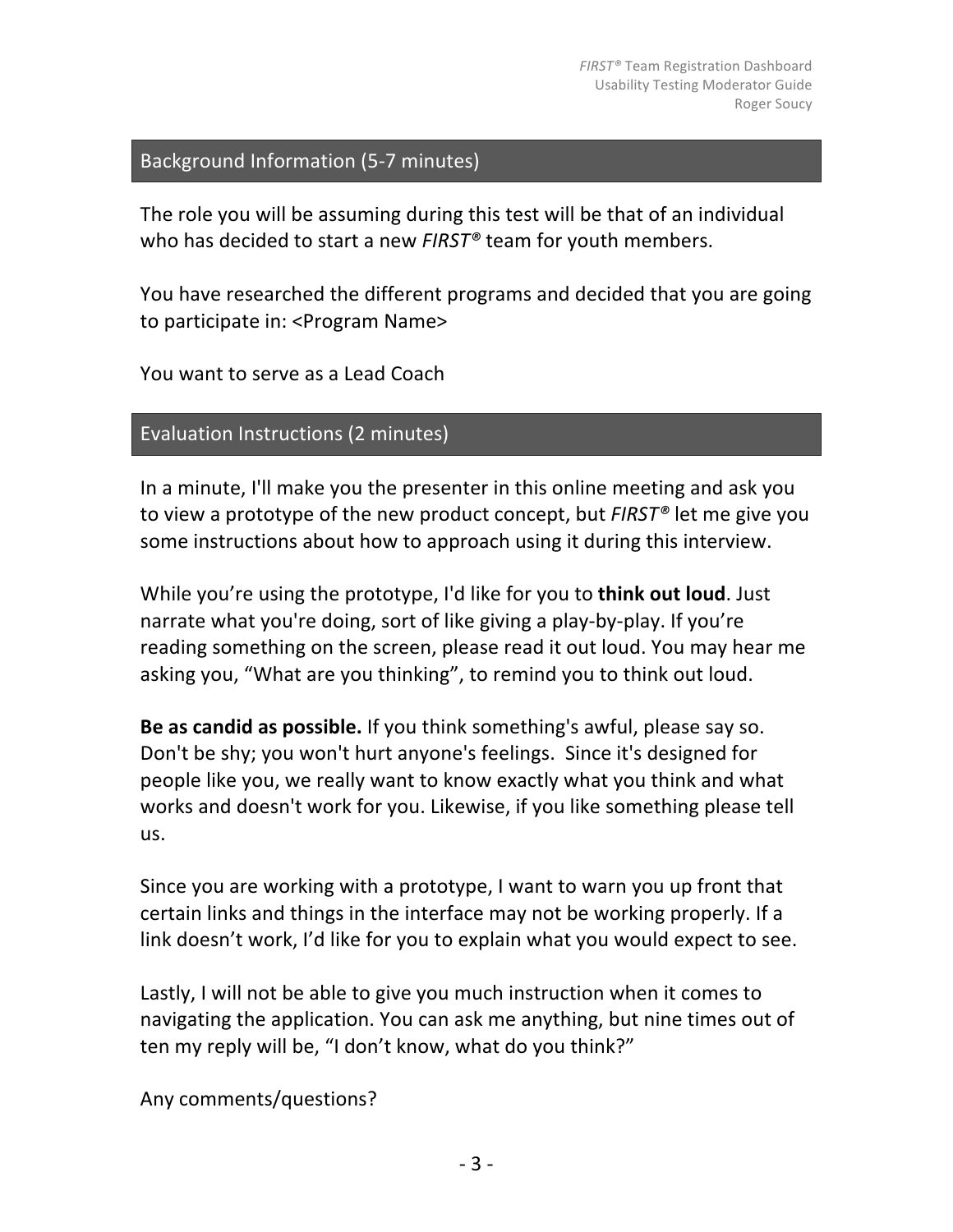#### Tasks

#### **1) Update Team Name (Prototype)**

- [CONDITION] User has logged in and has teams in list all collapsed. The objective is to see if they know how to expand a team when they have never seen one expanded.
- [SCRIPT] Let's assume that the name of one of your teams is incorrect. Please use the interface to change the name for the "Mechanized Mayhem" team.
- [USER INTERFACE] Dashboard with 3 teams displayed all collapsed and no outstanding task badges for any of the teams
- [OBSERVATION] Does the user know to expand a team by clicking on it?

[PROBE] If not, what were they expecting to see or happen by clicking x?

[OBSERVATION] Does the user know the select Team Info?

#### **2)** Update your contact information (Test Build)

[CONDITION] User has logged in and is on their dashboard with no Teams in the "Teams List"

[SCRIPT] Let's assume that your contact information has changed, please use the prototype to update your contact information.

[USER INTERFACE] Dashboard displayed

[OBSERVATION] Do they know to click the User Menu option?

[USER INTERFACE] User Menu displayed

[OBSERVATION] Do they know to click Profle?

[PROBE] If they selected Account, why?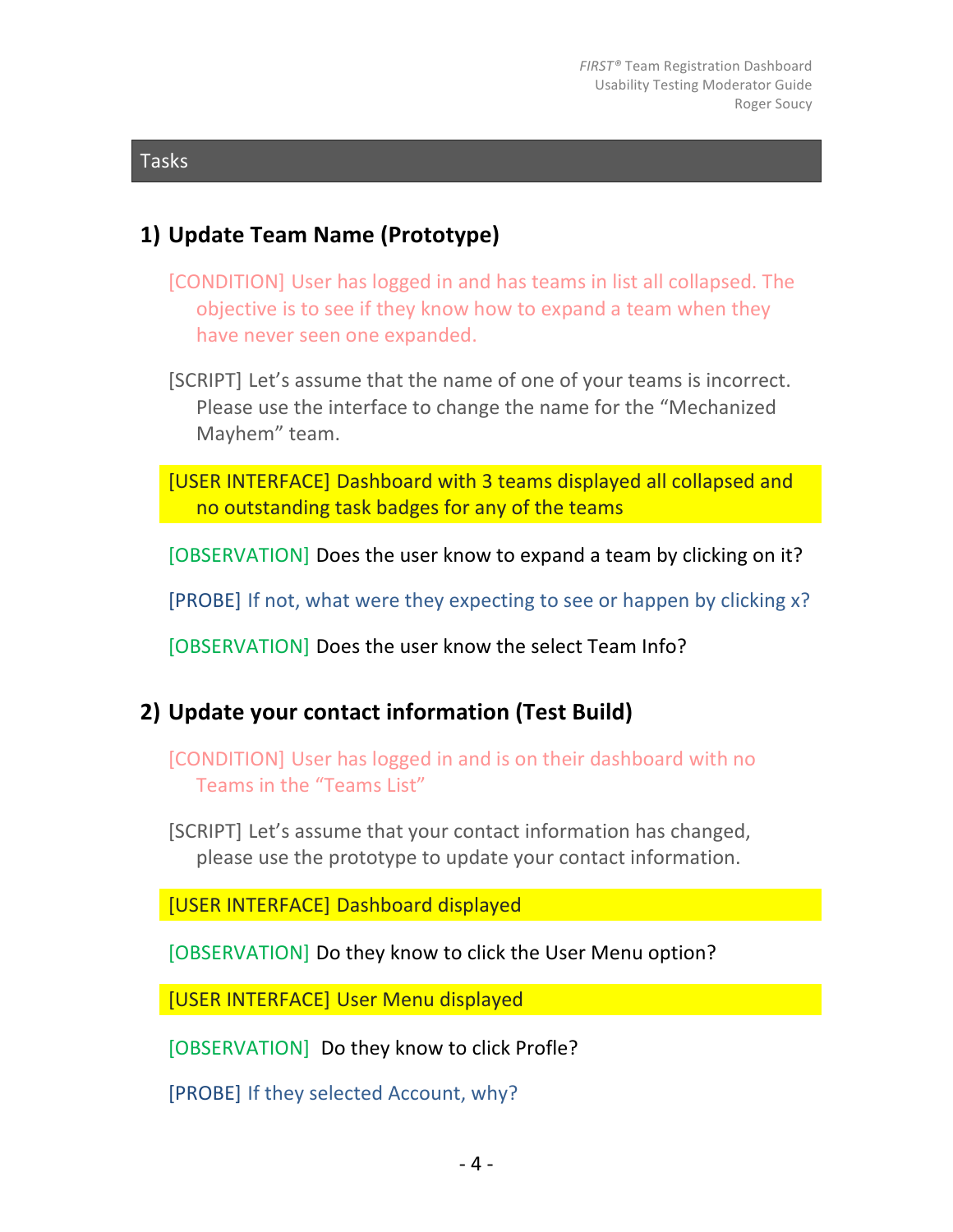#### **3)** Create a new team (Test Build)

- [CONDITION] User has logged in and is on their dashboard with no Teams in the "Teams List"
- [SCRIPT] Let's assume you would like to start a new *FIRST<sup>®</sup>* robotics group. Please use the prototype to start this task and think out loud as you go.

[USER INTERFACE] Dashboard

[OBSERVATION] Do they know to click the "Create New Team(s)" button?

[USER INTERFACE] Create Team Wizard - Program Options

[OBSERVATION] Do they realize that the program option buttons are interactive?

# **4) Logout (Test Build)**

[SCRIPT] You are all done with what you need to do. Please use the interface to fully sign out of your accout.

[USER INTERFACE] Dashboard

[OBSERVATION] Do they know to click on the user menu?

[PROBE] after they say, "I would click  $[x]$ ": What would you expect to see?

#### **USER LOGS INTO DIFFERENT ACCOUNT**

#### **5)** Accept or Decline Invitation (Test Build)

[CONDITION] User has logged in and is on their dashboard with no Teams in the "Teams List"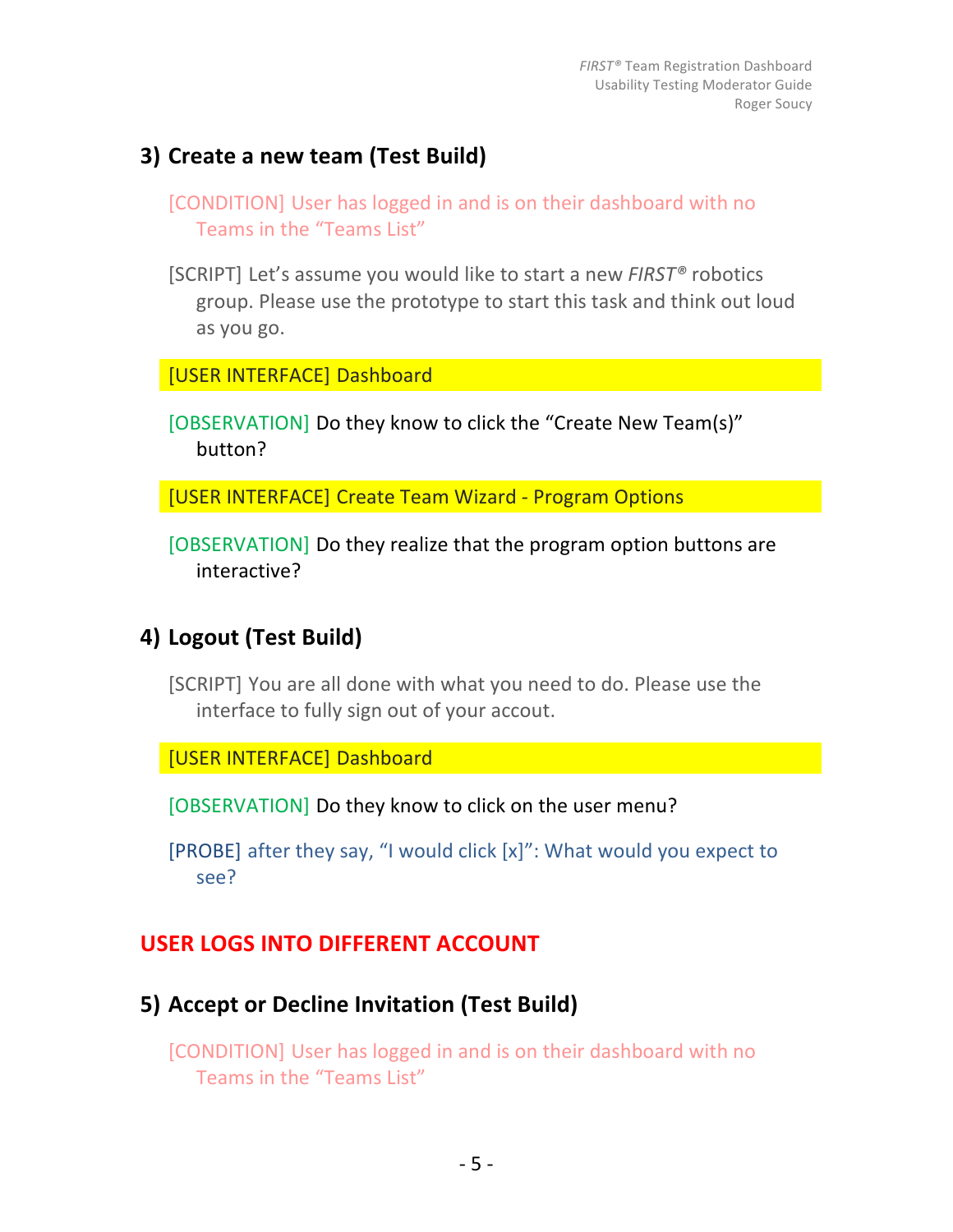[SCRIPT] You received an email informing you that you have been invited to be Coach on a team. Following instructions in the email, you have logged in and are at your dashboard. Without giving you the specific instructions that would be provided in the email, what would you do to locate and accept the invite?

[USER INTERFACE] Dashboard

[OBSERVATION] Do they notice the user outstanding task badge?

[OBSERVATION] Do they know to open the user menu?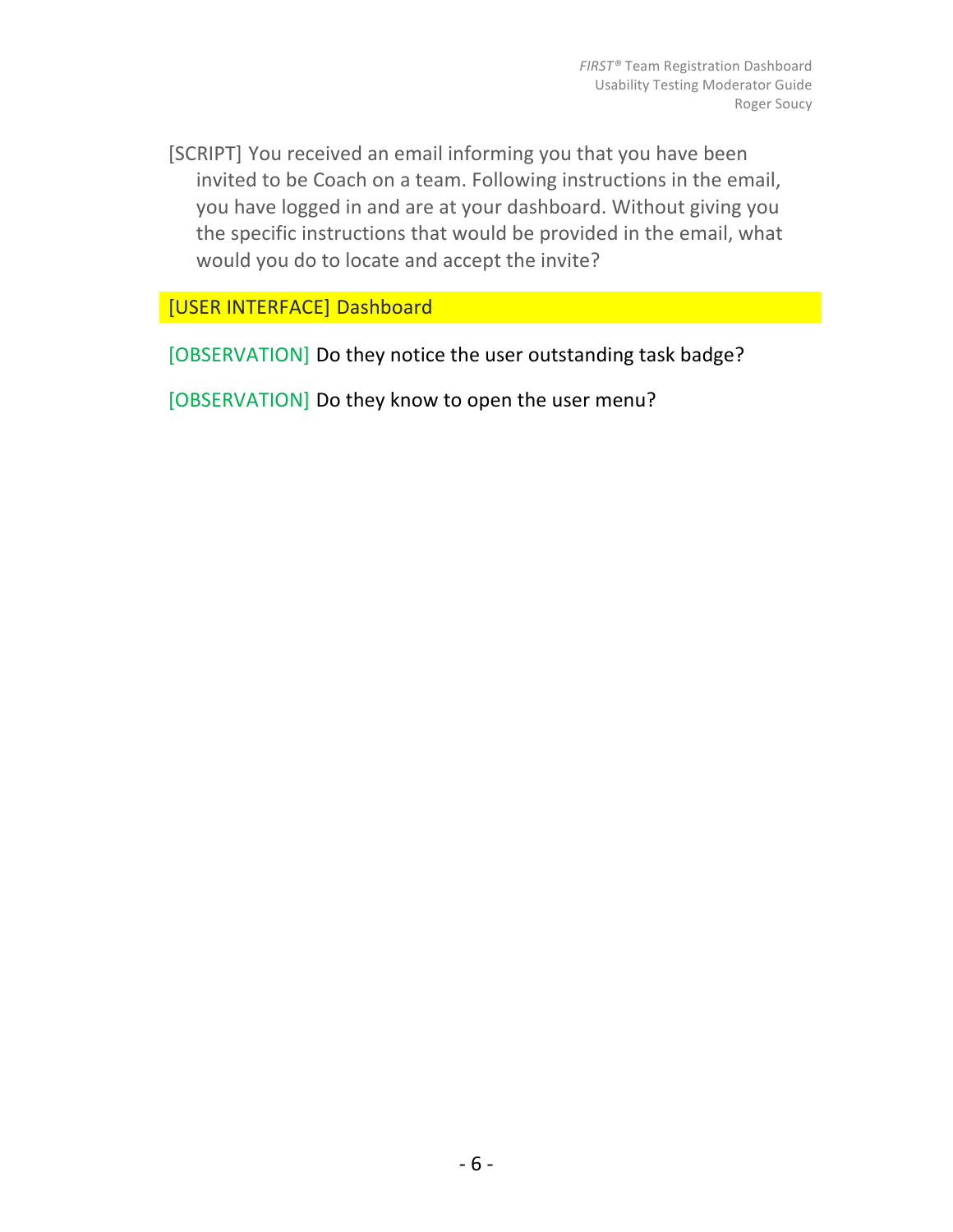#### **6) Identify the specific outstanding tasks for a Team**

- [CONDITION] Team exists in user's teams list and one or more has an outstanding task
- [SCRIPT] Let's assume that there are specific things that need to be done for one of your teams. Please use the interface to identify what those are.
- [USER INTERFACE] Dashboard with one or more teams displaying outstanding task badge
- [OBSERVATION] Did they notice the outstanding task badge?
- [PROBE] If they click on the badge and the team expands, ask: What did you expect to see?
- [OBSERVATION] Did they notice the widget group outstanding task message?
- [OBSERVATION] Did they notice or click on the Outstanding Task button in the Team Options widget group?

# **7) Add a Team Sponsor**

[CONDITION] User has existing teams in their teams list to configure

[SCRIPT] Let's assume that there is a local benefactor that wants to support your team. Please use the interface to add the associated information for this individual  $/$  company to your team.

[USER INTERFACE] Dashboard

[OBSERVATION] Did they know to expand a team?

[OBSERVATION] Did they know to select "Team Information"?

[OBSERVATION] Did they know to select "Team Sponsors"?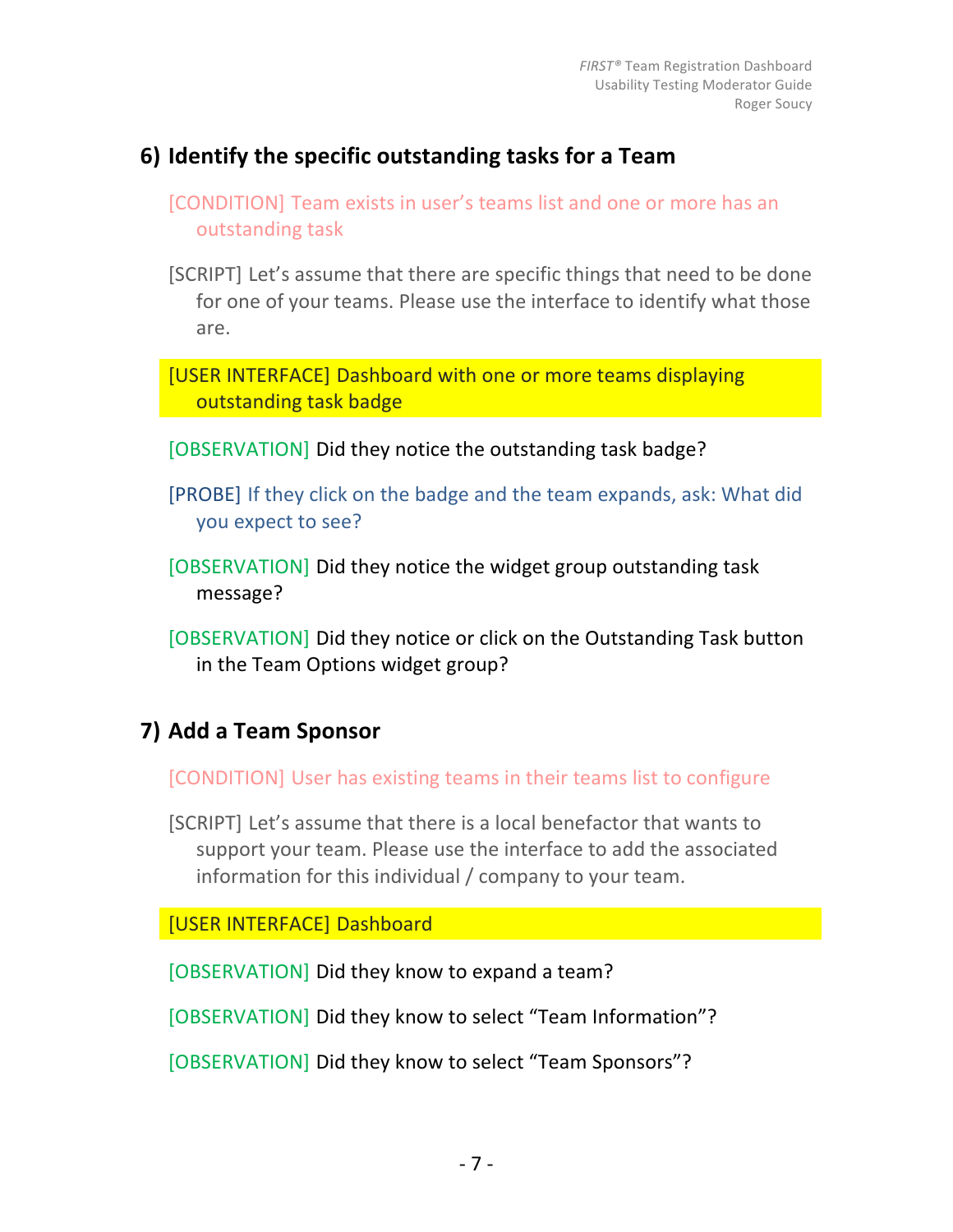[PROBE] after they say, "I would click [x]": What would you expect to see?

### **8)** Submit a tax form (Test Build)

[SCRIPT] Let's assume that you need to provide a tax form to receive a refund. Please use the prototype to locate the document.

[USER INTERFACE] Dashboard

[OBSERVATION] Do they know to expand a team?

[OBSERVATION] Do they know to select Balance Options drop list

[PROBE] after they say, "I would click  $[x]$ ": What would you expect to see?

# **9) Make Team Payment from dashboard (Test Build)**

[CONDITION] User has teams in their Teams List with outstanding charges

[SCRIPT] Now that you have created your team, let's assume there are fees that need to be paid. Please use the prototype to pay these fees.

[USER INTERFACE] Dashboard

[OBSERVATION] Do they know to expand a team?

[OBSERVATION] Do they know to select Balance Options drop list?

[OBSERVATION] Do they know to navigate to Payment Page?

[PROBE] after they say, "I would click [x]": What would you expect to see?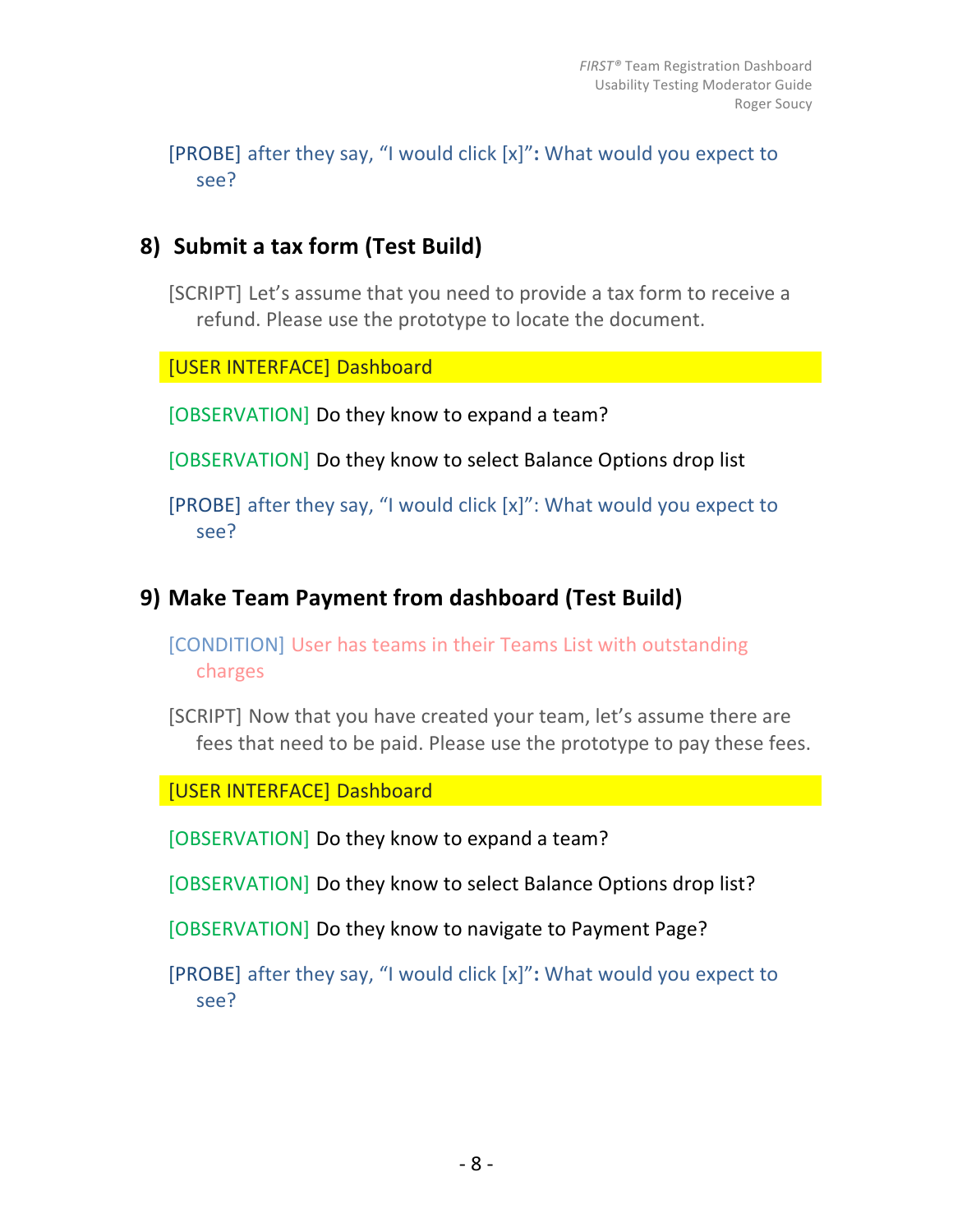### **10) Partial Payments**

- [CONDITION] User has existing teams and wants to make a partial payment for an outstanding charge
- [SCRIPT] Let's assume that your team has an outstanding charge that you would like to pay a portion of. Please use the interface to make a partial payment.

[USER INTERFACE] Dashboard

[OBSERVATION] Did they know to expand a team?

[OBSERVATION] Did they know to how to go to the payment page?

[USER INTERFACE] Payment Page

[OBSERVATION] Did they know to select a charge for partial payment?

[OBSERVATION] Did they know to change the value in the charge payment value field?

[PROBE] after they say, "I would click [x]": What would you expect to see?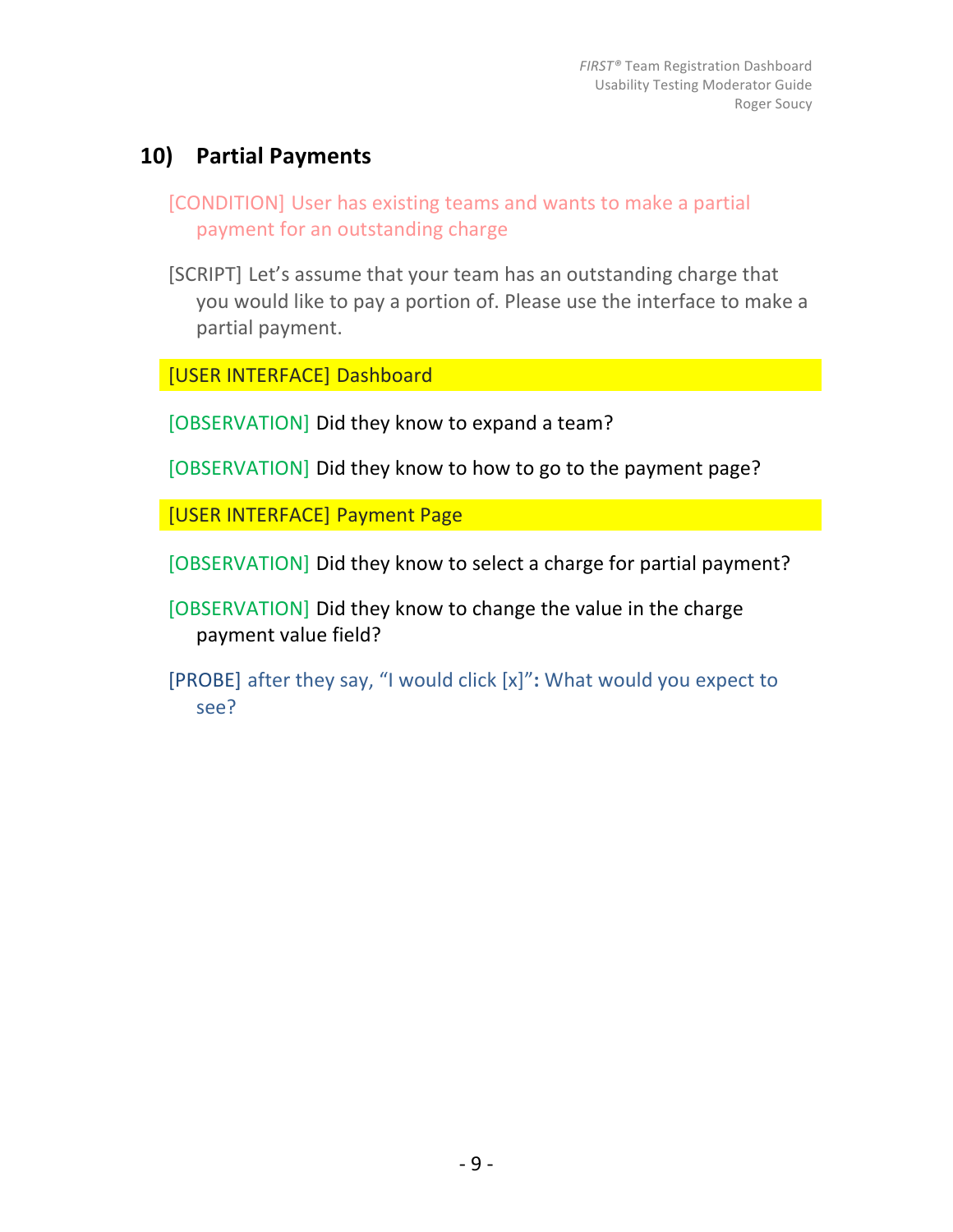#### 11) Display a team invoice from dashboard (Test Build)

[CONDITION] User has teams in their Teams List with outstanding charges that an invoice can be created from

[SCRIPT] Now that you have created your team, let's assume there are fees that you need to produce an invoice for. Please use the prototype to produce an invoice.

[USER INTERFACE] Dashboard

[OBSERVATION] Do they know to expand a team?

[OBSERVATION] Do they know to select Balance Options drop list?

[OBSERVATION] Do they know to navigate to Payment Page?

[PROBE] after they say, "I would click [x]": What would you expect to see?

# **12)** Navigate to public website (Test Build)

[SCRIPT] You have an interest in information that is on the public website. Please use the prototype to navigate to the organization's home page where you can find that information.

[USER INTERFACE] Dashboard

[OBSERVATION] Do they know to click the *FIRST®* logo?

[PROBE] after they say, "I would click  $[x]$ ": What would you expect to see?